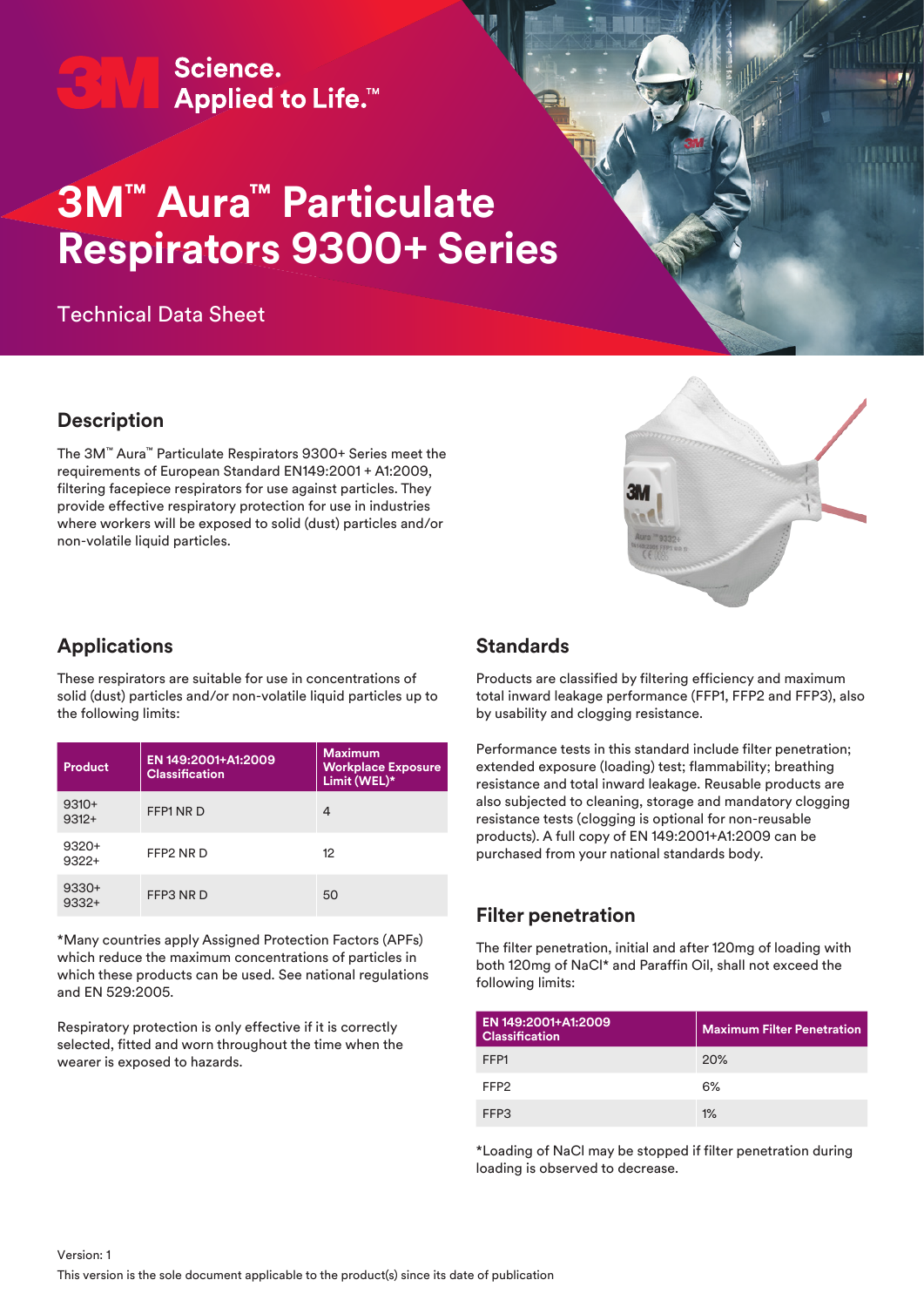#### **Total inward leakage**

Ten subjects perform five test exercises whilst wearing the respirator. The total inward leakage inside of the respirator due to face seal leakage, filter penetration and valve leakage is measured for each subject exercise. The subject mean total inward leakage for 8 out of 10 subjects shall not exceed the following limits:

| EN 149:2001+A1:2009<br><b>Classification</b> | <b>Maximum Total Inward</b><br>Leakage |
|----------------------------------------------|----------------------------------------|
| FFP1                                         | 22%                                    |
| FFP <sub>2</sub>                             | 8%                                     |
| FFP3                                         | 2%                                     |

#### **Breathing resistance**

The breathing resistance of the respirator is tested during inhalation (continuous flow) and exhalation (cyclical flow). The breathing resistance of the respirators shall not exceed the following limits:

| EN 149:2001+A1:2009   | <b>Maximum Breathing Resistance</b> |                                 |                                     |
|-----------------------|-------------------------------------|---------------------------------|-------------------------------------|
| <b>Classification</b> | <b>Inhalation at</b><br>30l/min     | <b>Inhalation at</b><br>95l/min | <b>Exhalation at</b><br>$160$ I/min |
| FFP1                  | $0.6$ mbar                          | 2.1 mbar                        | 3.0 mbar                            |
| FFP <sub>2</sub>      | $0.7$ mbar                          | 2.4 mbar                        | 3.0 mbar                            |
| FFP3                  | $1.0$ mbar                          | $3.0$ mbar                      | 3.0 mbar                            |

## **Clogging**

For single shift use respirators (NR), the clogging test is optional. For re-usable respirators (R) this test is mandatory. The respirators are loaded with very high amount of Dolomite dust which will tend to clog the filter. After loading with the required amount of dust, the breathing resistance of the respirators shall not exceed the following limits:

| EN 149:2001+A1:2009   | <b>Maximum Breathing Resistance</b>                                    |                                                    |  |
|-----------------------|------------------------------------------------------------------------|----------------------------------------------------|--|
| <b>Classification</b> | Inhalation at 951/min                                                  | <b>Exhalation at 160l/min</b><br>(continuous flow) |  |
| FFP1                  | 4.0 mbar<br>(valved respirator)<br>$3.0$ mbar<br>(unvalved respirator) | 3.0 mbar<br>(valved respirator)                    |  |
| FFP2                  | 5.0 mbar<br>(valved respirator)<br>4.0 mbar<br>(unvalved respirator)   | 3.0 mbar<br>(valved respirator)                    |  |
| FFP3                  | 7.0 mbar<br>(valved respirator)<br>5.0 mbar<br>(unvalved respirator)   | 3.0 mbar<br>(valved respirator)                    |  |

#### **Flammability**

Tested respirators are mounted on a metallic head which rotates with a linear speed of 60mm/s. The respirators are passed within 20mm of the tip of an 800 $\degree$ C ( $\pm$ 50 $\degree$ C) propane burner flame. The respirator shall not burn or continue to burn within 5 seconds of removal from the flame.

#### **Components and materials**

The following materials are used in the production of the 3M™ Aura™ Particulate Respirators 9300+ Series:

| <b>Component</b>                                            | <b>Material</b>              |
|-------------------------------------------------------------|------------------------------|
| Straps (yellow for FFP1, blue for<br>FFP2 and red for FFP3) | Polyisoprene                 |
| <b>Staples</b>                                              | Steel                        |
| Nose foam                                                   | Polyurethane                 |
| Nose clip                                                   | Aluminium                    |
| Filter                                                      | Polypropylene                |
| Cool Flow™ Valve                                            | Polypropylene / Polyisoprene |
| Individual wrapper                                          | Polypropylene                |

These products do not contain components made from natural rubber latex.

| <b>Product</b> |                                           | <b>Typical weight</b> |
|----------------|-------------------------------------------|-----------------------|
|                | 3M™ Aura™ Particulate<br>Respirator 9310+ | 10 <sub>g</sub>       |
|                | 3M™ Aura™ Particulate<br>Respirator 9312+ | 15g                   |
|                | 3M™ Aura™ Particulate<br>Respirator 9320+ | 10 <sub>g</sub>       |
|                | 3M™ Aura™ Particulate<br>Respirator 9322+ | 15g                   |
|                | 3M™ Aura™ Particulate<br>Respirator 9330+ | 10 <sub>g</sub>       |
|                | 3M™ Aura™ Particulate<br>Respirator 9332+ | 15g                   |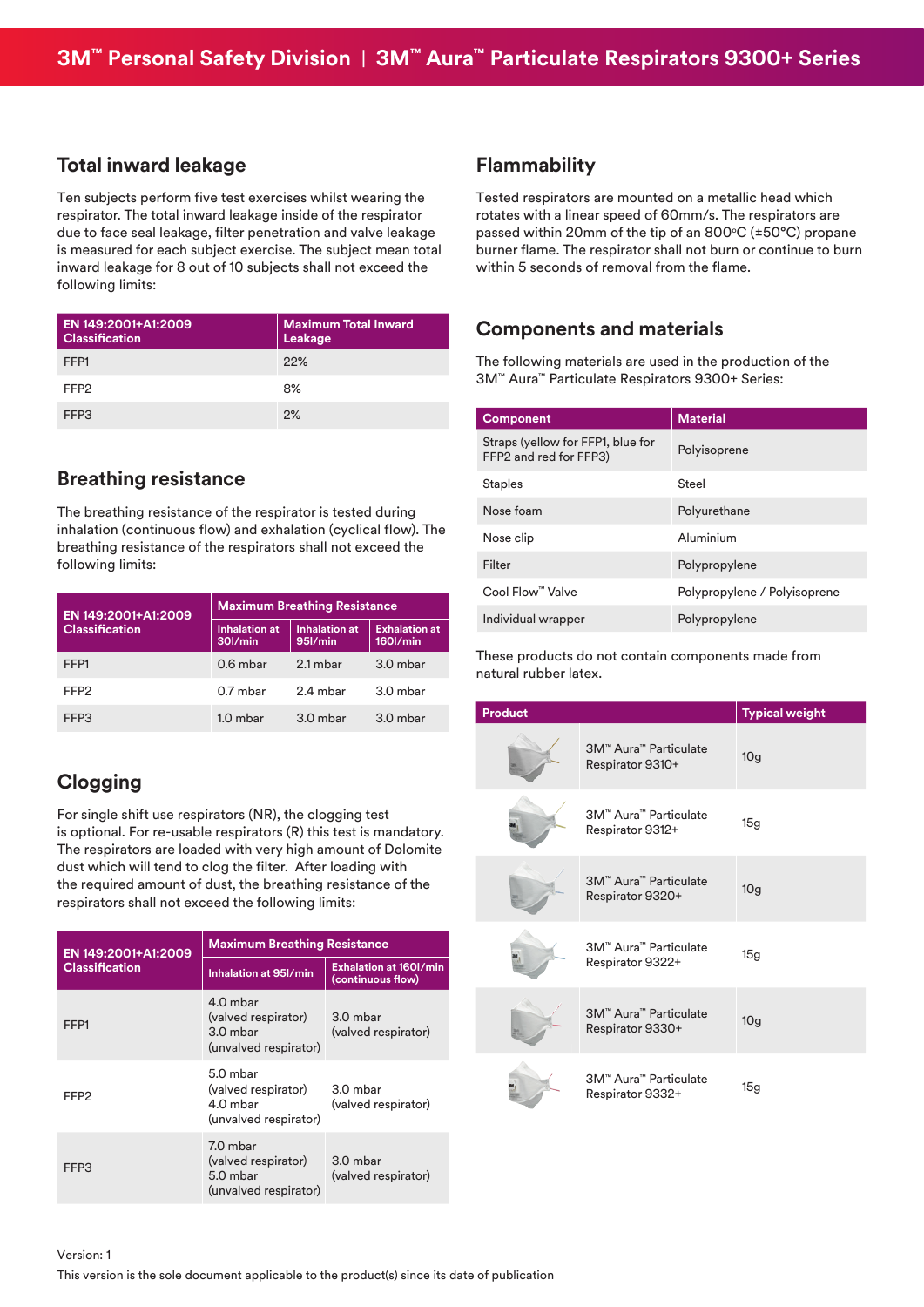#### **Storage and Transportation**

3M™ Aura™ Particulate Respirators 9300+ Series have a shelf life of 5 years from date of manufacture. End of shelf life is marked on the product packaging and upon the product. Before initial use, always check that the product is within the stated shelf life (use by date). Product should be stored in clean, dry conditions within the temperature range: – 20°C to + 25°C with a maximum relative humidity of <80%. When storing or transporting this product use original packaging provided.

# **Warnings and Use Limitations**

- $\blacktriangleright$  Always be sure that the complete product is:
	- Suitable for the application;
	- Fitted correctly;
	- Worn during all periods of exposure;
	- Replaced when necessary.
- **Proper selection, training, use and appropriate maintenance are essential in order for the product to help protect the wearer from certain airborne contaminants. Failure to follow all instructions on the use of these respiratory protection products and/or failure to properly wear the complete product during all periods of exposure may adversely affect the wearer's health, lead to severe or life threatening illness or permanent disability.**
- $\blacktriangleright$  For suitability and proper use follow local regulations, refer to all information supplied or contact a safety professional/3M representative.
- $\blacktriangleright$  Before use, the wearer must be trained in use of the complete product in accordance with applicable Health and Safety standards/guidance.
- $\blacktriangleright$  These products do not contain components made from natural rubber latex.
- $\blacktriangleright$  These products do not protect against gases/vapours.
- $\triangleright$  Do not use in atmospheres containing less than 19.5% oxygen. (3M definition. Individual countries may apply their own limits on oxygen deficiency. Seek advice if in doubt).
- $\triangleright$  Do not use for respiratory protection against atmospheric contaminants/concentrations which are unknown or immediately dangerous to life and health (IDLH).
- ▶ Do not use with beards or other facial hair that may **inhibit contact between the face and the product thus preventing a good seal.**
- $\blacktriangleright$  Leave the contaminated area immediately if:
	- Breathing becomes difficult.
	- Dizziness or other distress occurs.
- $\triangleright$  Discard and replace the respirator if it becomes damaged, breathing resistance becomes excessive or at the end of the shift.
- $\triangleright$  Do not clean, alter, modify or repair this device.
- $\blacktriangleright$  In case of intended use in explosive atmospheres, contact 3M.
- $\triangleright$  Before initial use, always check that the product is within the stated shelf life (use by date).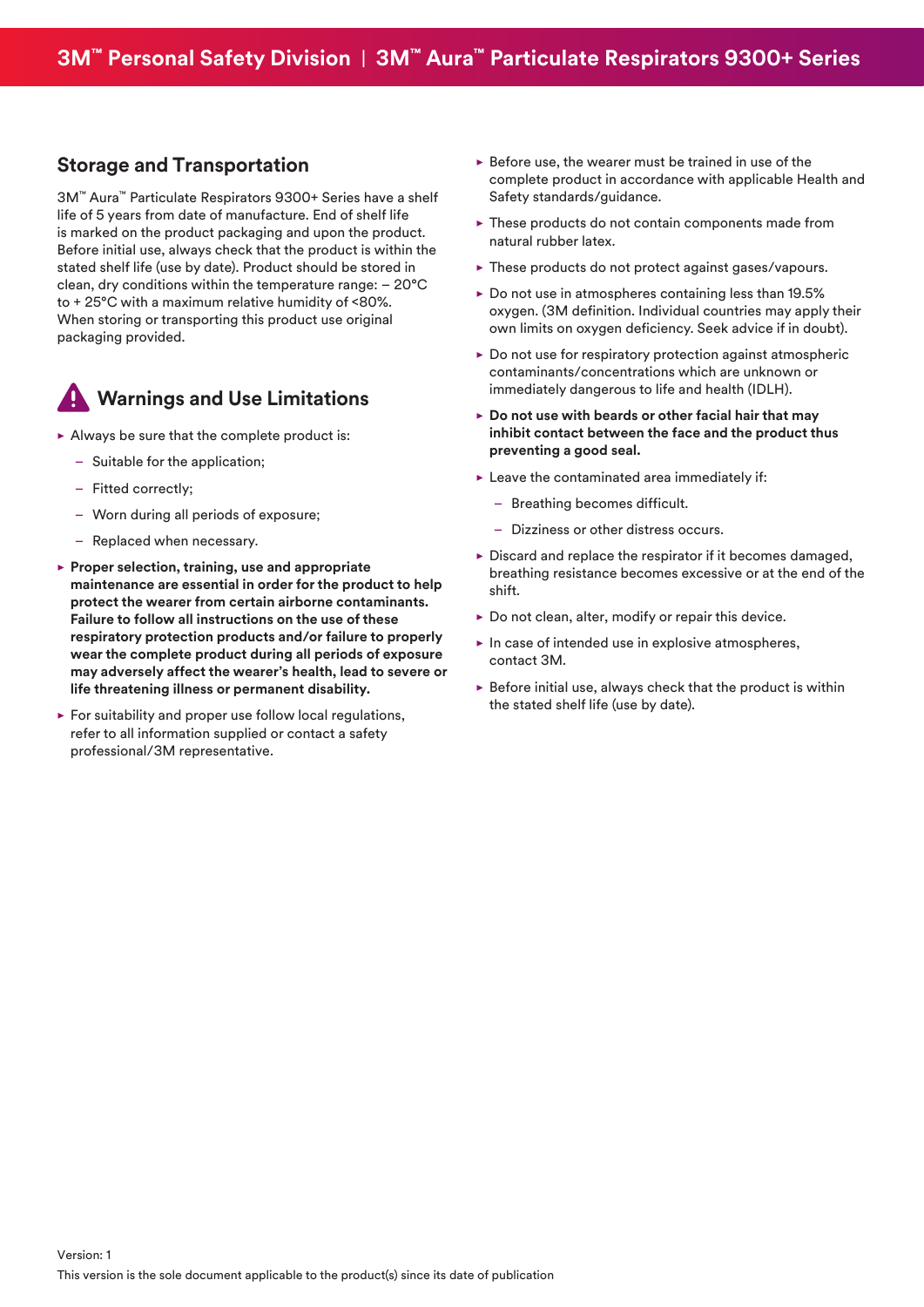#### **Fitting Instructions**

#### **See Figure 1.**

Before fitting device, ensure hands are clean.

All respirator components should be inspected for damage prior to each use.

- 1. With reverse side up and using tab, separate top and bottom panels to form a cup shape. Bend slightly at the centre of the noseclip.
- 2. Ensure both panels are fully unfolded.
- 3. Cup respirator in one hand with open side towards face. Take both straps in other hand. Hold respirator under chin, with nosepiece up, and pull straps over your head.
- 4. Locate the upper strap across the crown of the head and the lower strap below the ears. Straps must not be twisted. Adjust top and bottom panels for a comfortable fit, ensuring panels and tab are not folded in.
- 5. Using both hands, mould noseclip to the shape of the nose to ensure a close fit and good seal. Pinching the noseclip using only one hand may result in less effective respirator performance.
- 6. The seal of the respirator on the face should be fitchecked before entering the workplace.

### **Fit Check**

- 1. Cover the front of the respirator with both hands being careful not to disturb the fit of the respirator.
- 2. (a) UNVALVED respirator EXHALE sharply; (b) VALVED respirator - INHALE sharply;
- 3. If air leaks around the nose, re-adjust the noseclip to eliminate leakage. Repeat the above fit check.
- 4. If air leaks at the respirator edges, work the straps back along the sides of the head to eliminate leakage. Repeat the above fit check.

#### **If you CANNOT achieve a proper fit DO NOT enter the hazardous area.** See your supervisor.

Users should be fit tested in accordance with national requirements.

For information regarding fit testing procedures, please contact 3M.



*Figure 1.*